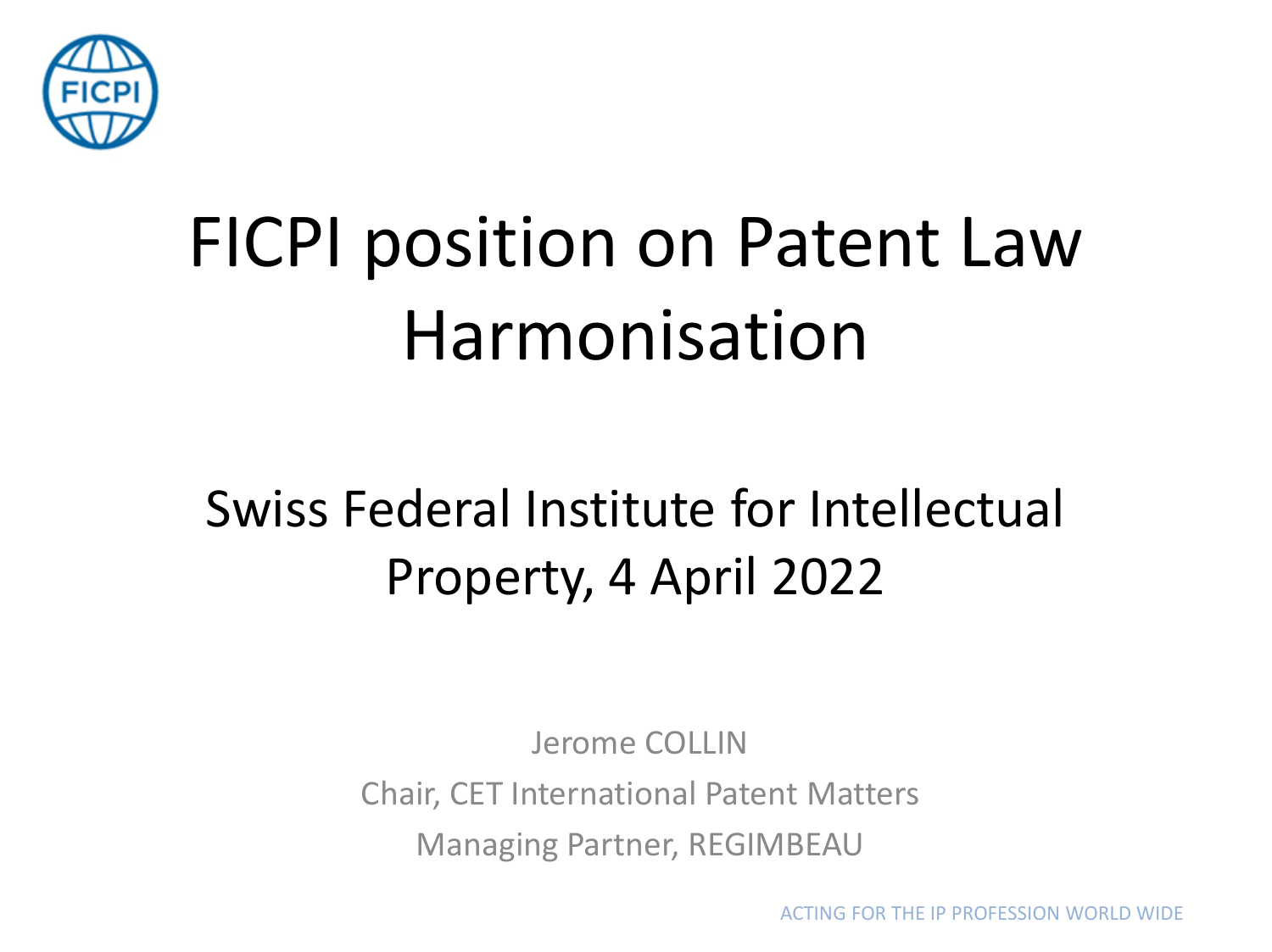

# Guiding principles (1)

- A first applicant and a second applicant, claiming similar subject matter and facing the same prior art, should both be entitled to patent protection as long as they do not claim exactly the same subject matter (double patenting must be avoided) - **the first applicant should not be given a dominant position just because he filed first**.
- Patent applicants **who have inadvertently disclosed the invention before the patent filing still deserve a patent on their contribution** as long as the invention is patentable in relation to the prior art (except for the inventor's pre-filing disclosure) and nobody else has independently disclosed the invention before the priority or filing date.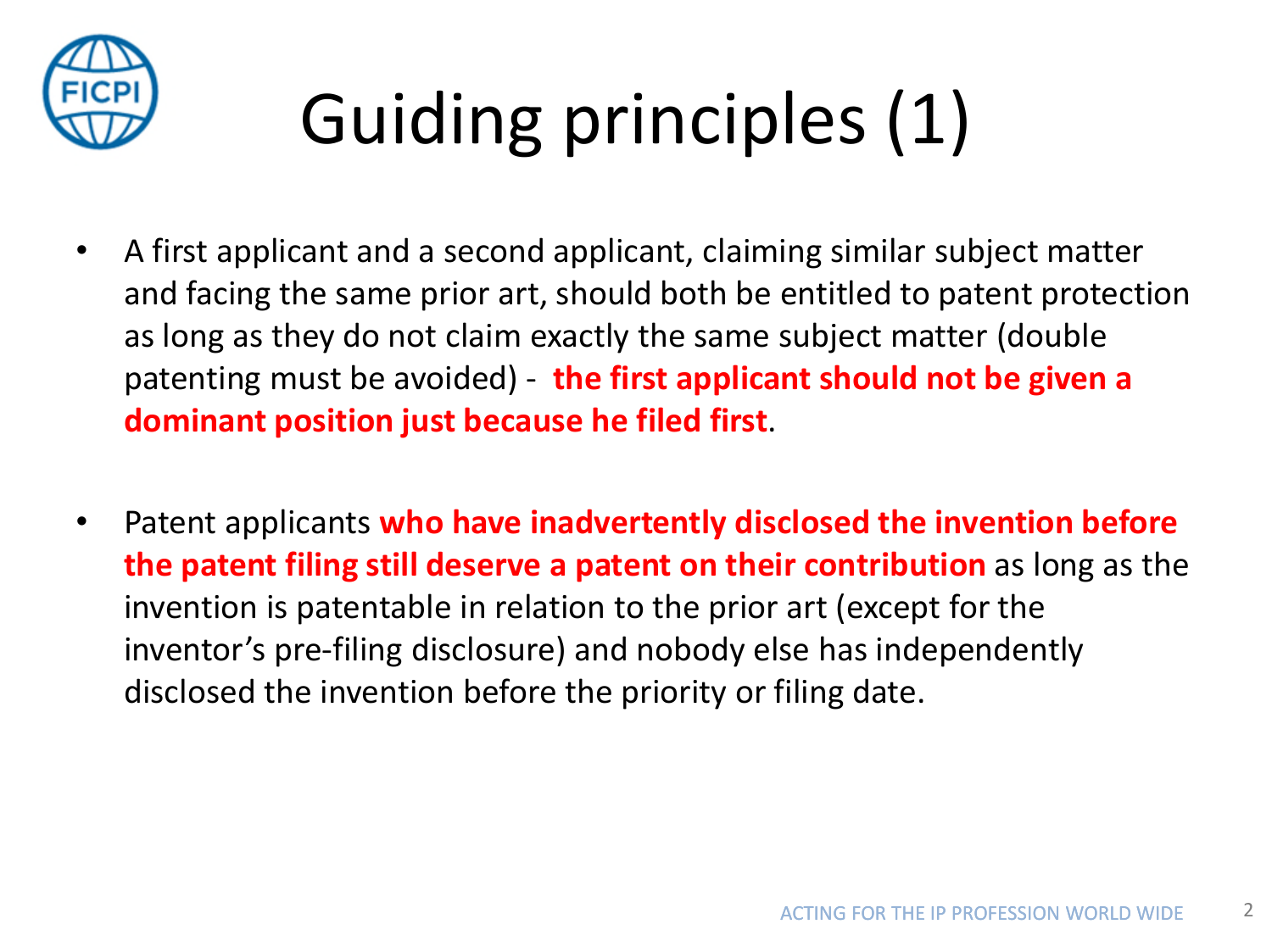

# Guiding principles (2)

- **Prior user rights** should be recognized for third parties who have started commercial use, or have made significant preparations for such use before the patent filing. – **strong incentive to file asap for inventors having made a PFD**
- There should be an incentive for inventors to file a patent application as soon as possible after disclosing a patentable invention – this is in the interest of third parties and the public at large.
- Consistent with a first-to-file system, prior art should include only information made available to the public – there should be no "secret prior art".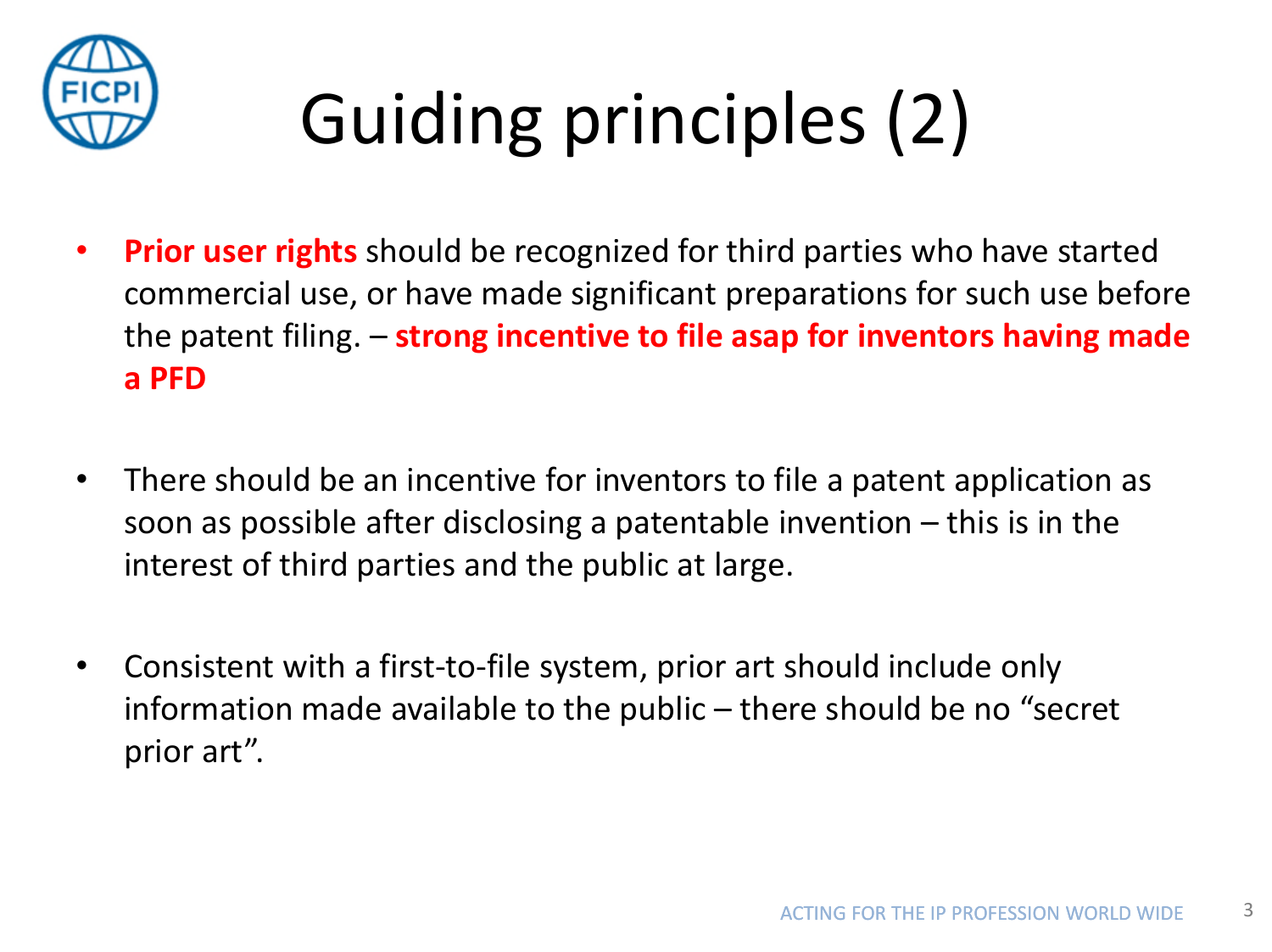

## FICPI perspective

- Our opinions are rooted in a **wide range** of different experiences and knowledge of the business needs of the IP system.
- We gather the experience of the entire free profession, and speak in support of an effective IP system for **all users**, IP owners and third parties alike.
- Our members represent clients ranging from individuals and SMEs to multi-national industries, as well as universities, governmental and nongovernmental organisations and other institutions.
- Our members come from 86 countries and regions of the world.
- **Manner.** The state of the state of the set of the set of the set of the set of the set of the set of the set of the set of the set of the set of the set of the set of the set of the set of the set of the set of the set of • Our contribution embraces this variety of perspectives in a well balanced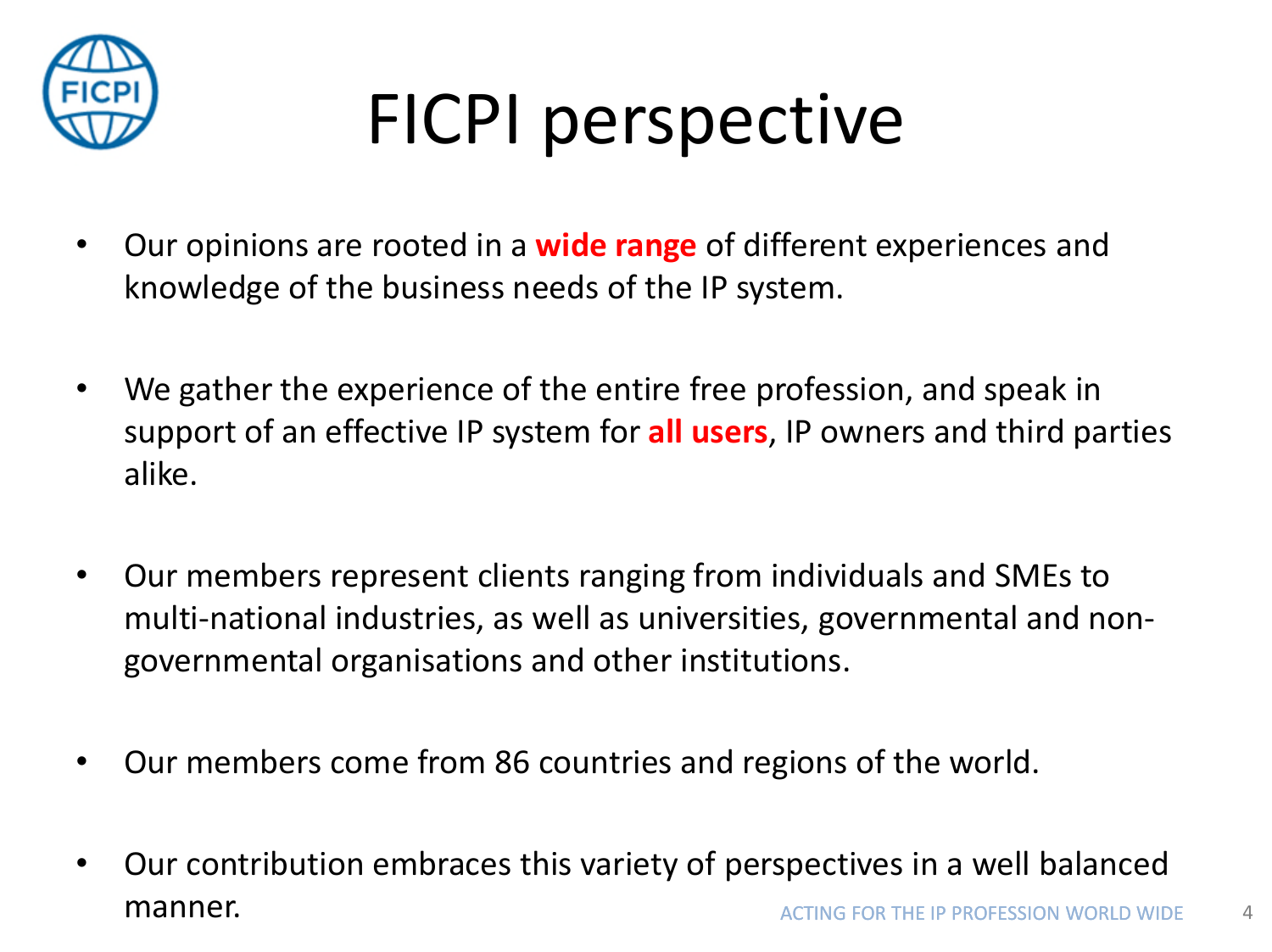

## FICPI and Harmonisation

- For many years, an ongoing analysis of Grace Period and related harmonisation topics. Repeated support for a well balanced Grace Period
	- Reference papers on Grace Period FICPI/WP/2013/01, and Prior User Rights FICPI/2015/WP/001
- FICPI Working Group assembled to study specifically Harmonisation issues raised at B+ Sub-Group
	- The core FICPI Working Group : members from eleven countries
	- Australia, Brazil, Canada, China, France, Germany, Israel, Japan, Sweden, the United Kingdom and the United States
- Beyond this core group, extensive discussions within FICPI led to an international consensus at the Executive Committee in Toronto, June 2018
	- EXCO/CA18/RES/001 (Conflicting applications)
	- [FICPI-WP-2018-001-Patent\\_Law\\_Harmonization](https://www.ficpi.org/_/uploads/gonzo/FICPI-WP-2018-001-Patent_Law_Harmonization.pdf)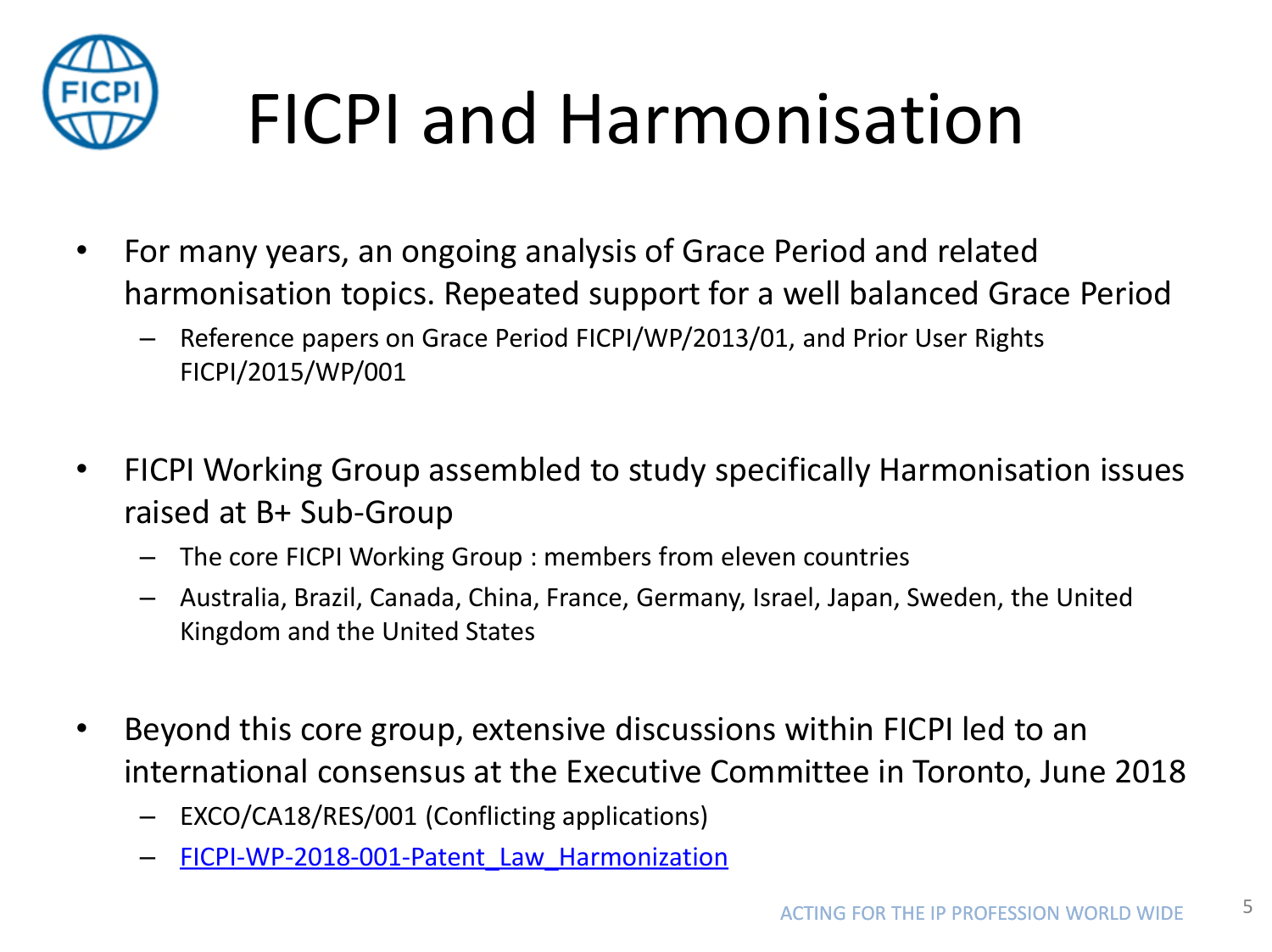# A balanced package should..

- Be relatively **simple** and easy to understand;
- Be based on well-established principles of patent law, as much as possible;
- Strike a proper **balance**
	- between the interests of applicants, third parties and the general public,
	- and also between large companies and small entities, including individual inventors.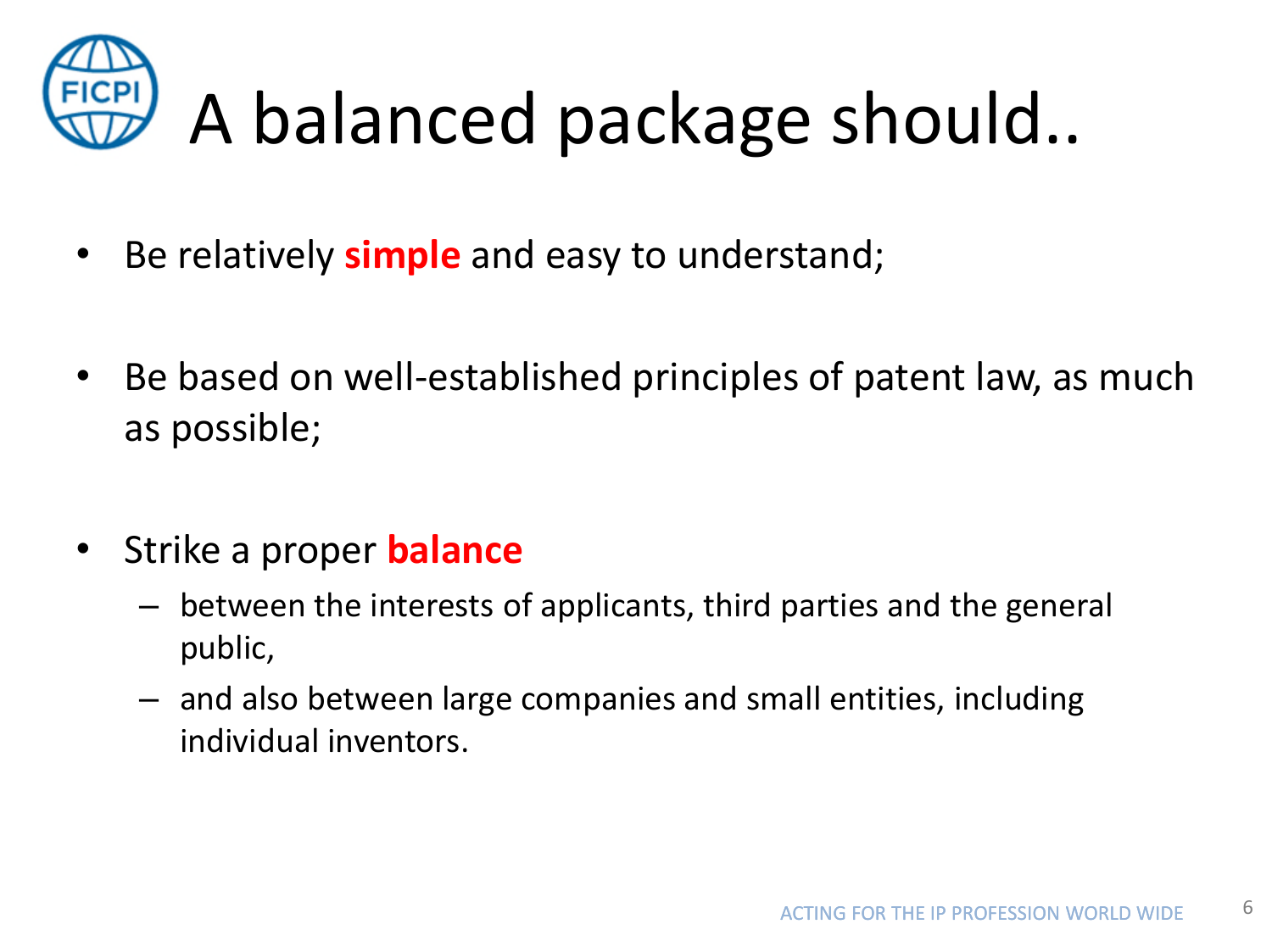

# Guiding principles (1)

- A first applicant and a second applicant, claiming similar subject matter and facing the same prior art, should both be entitled to patent protection as long as they do not claim exactly the same subject matter (double patenting must be avoided) - the **first applicant should not be given a dominant position just because he filed first**.
- Patent applicants **who have inadvertently disclosed the invention before the patent filing still deserve a patent** on their contribution as long as the invention is patentable in relation to the prior art (except for the inventor's pre-filing disclosure) and nobody else has independently disclosed the invention before the priority or filing date.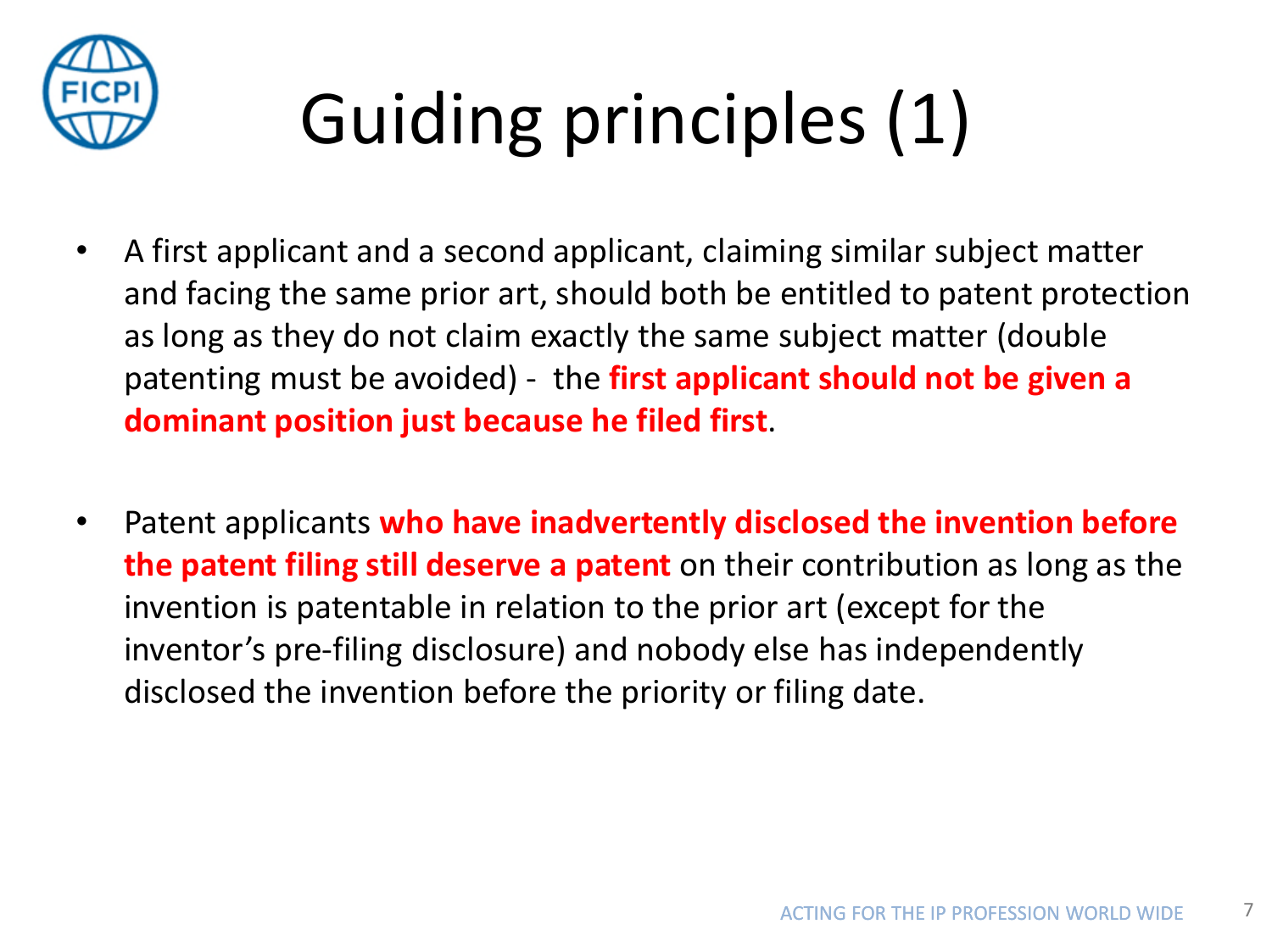

# Guiding principles (2)

- **Prior user rights should be recognized** for third parties who have started commercial use, or have made significant preparations for such use before the patent filing.
- There should be an **incentive for inventors to file a patent application as soon as possible after disclosing** a patentable invention – this is in the interest of third parties and the public at large.
- Consistent with **a first-to-file system, prior art should include only information made available to the public** – there should be no "secret prior art".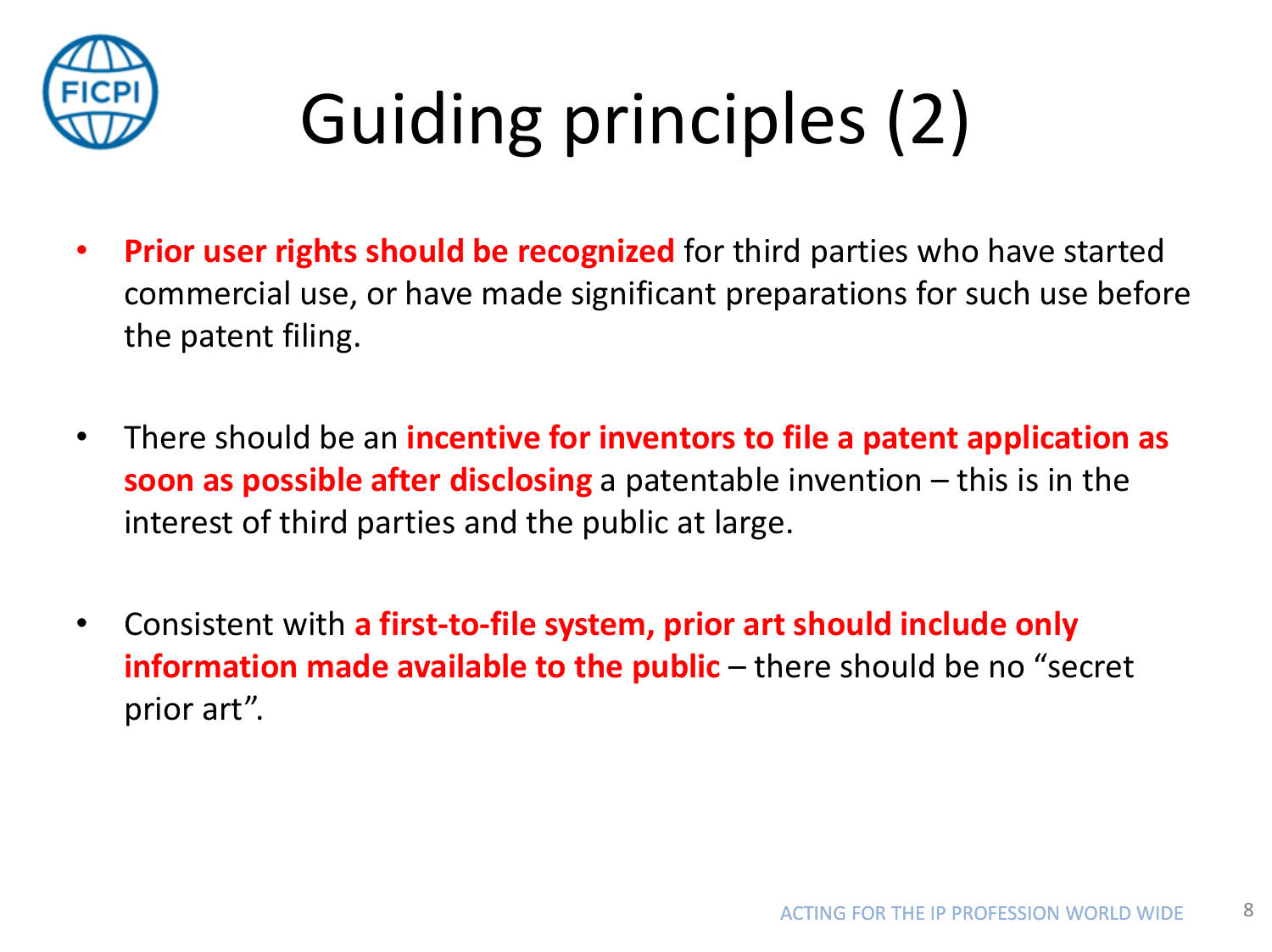

#### Grace Period

- GP up to 12 months after applicant's own PFD
	- information disclosed by third parties, being directly or indirectly derived from a PFD from the inventor, should be graced
- GP remains a safety net inventor to file an application asap after PFD
	- Strong PUR + Third parties independent (non-derived) disclosures not graced + possibly, Statement
- Additional transparency through notice from Patent Offices :
	- Offices should give notice of filing activities to the public ("public filing notice") no later than 6 months from the filing date
- Notice should contain :
	- Bibliographic data of the application including the IPC classification,
	- Any priority claim
	- Any voluntary statement of a PFD (corresponding to the contents of the PFD only, not the entire contents of the application)

9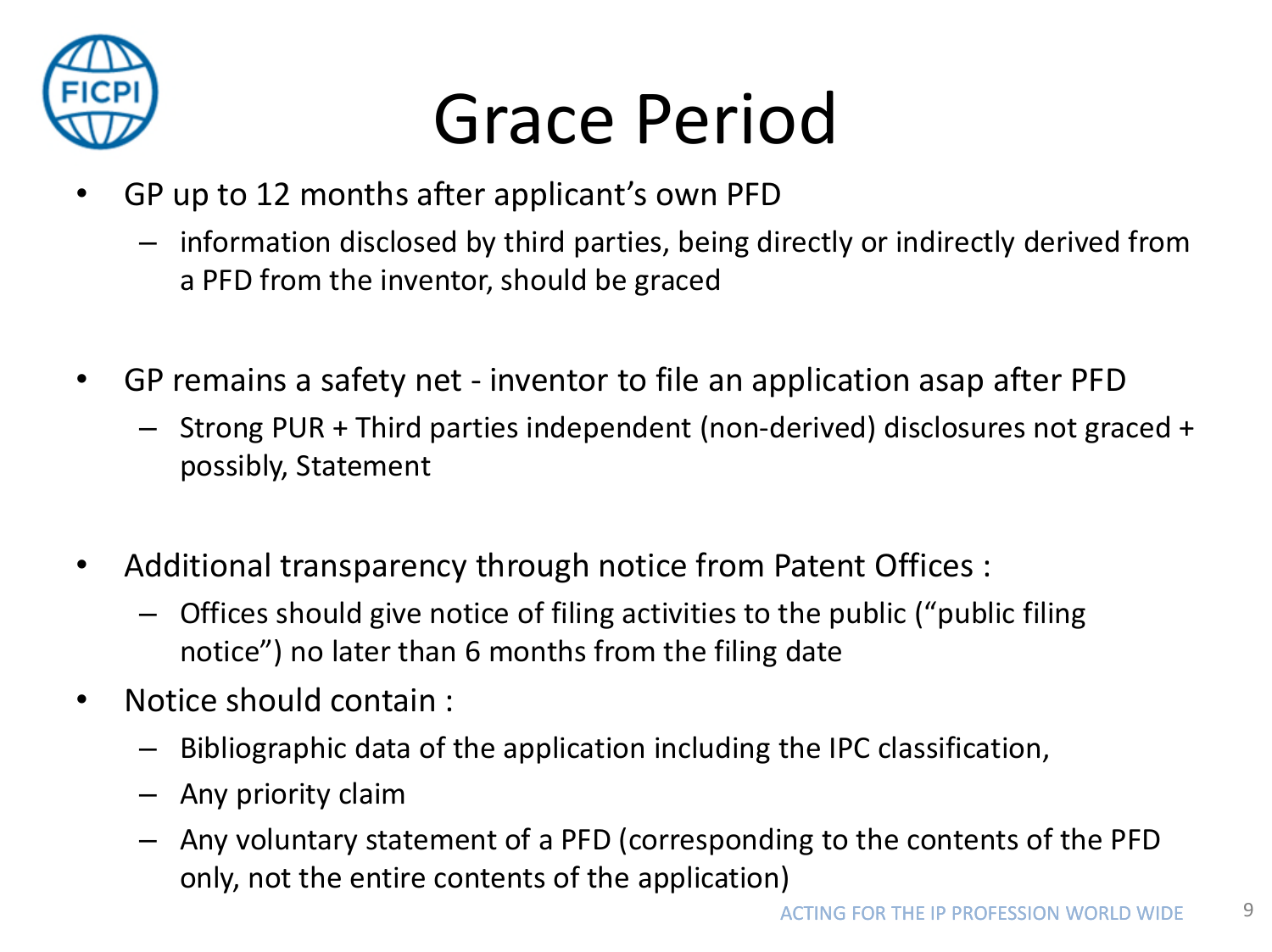

### Grace Period - statement

- Incentivize patent applicant to voluntarily file a statement giving details of any PFD :
	- after filing a statement there should be a presumption that the PFD is graced
	- if no statement is filed and a PFD is cited as a bar, the applicant will have to check all his / the inventor's prior activities
- Statement should not be mandatory
	- Trap effect if PFD, or statement, inadvertently missed
	- Date of PFD may be difficult or impossible to determine
	- PFD may be ignored by applicant, especially SMEs, Universities, etc.
	- Risk of additional litigation (e.g. nullity proceedings) if applicant has not filed statement
	- Administrative burden on Patent Offices (tracking declarations, adjusting publication dates if early publication is associated to statement, ..)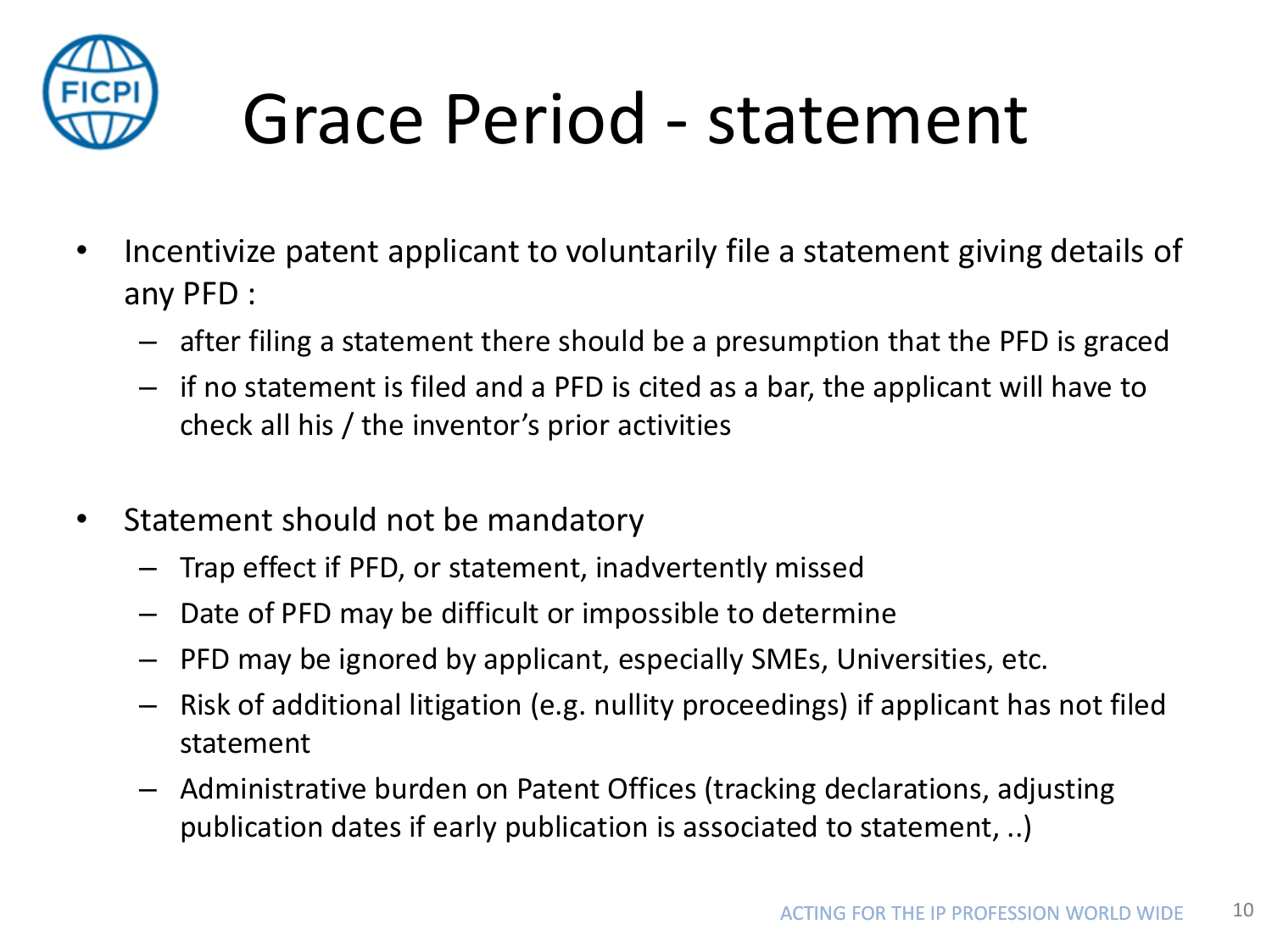

## Prior User Rights

- Strong PUR : essential to the "safety net" approach
	- PUR may be acquired during the GP
	- $-$  PUR may be acquired even if derived  $-$  in a legitimate way  $-$  from a PFD made by the applicant
	- $\triangleright$  Strong incentive for applicant to file an application ASAP after a PFD
- Need commercial use or significant preparations
- Limited to the party having acquired PUR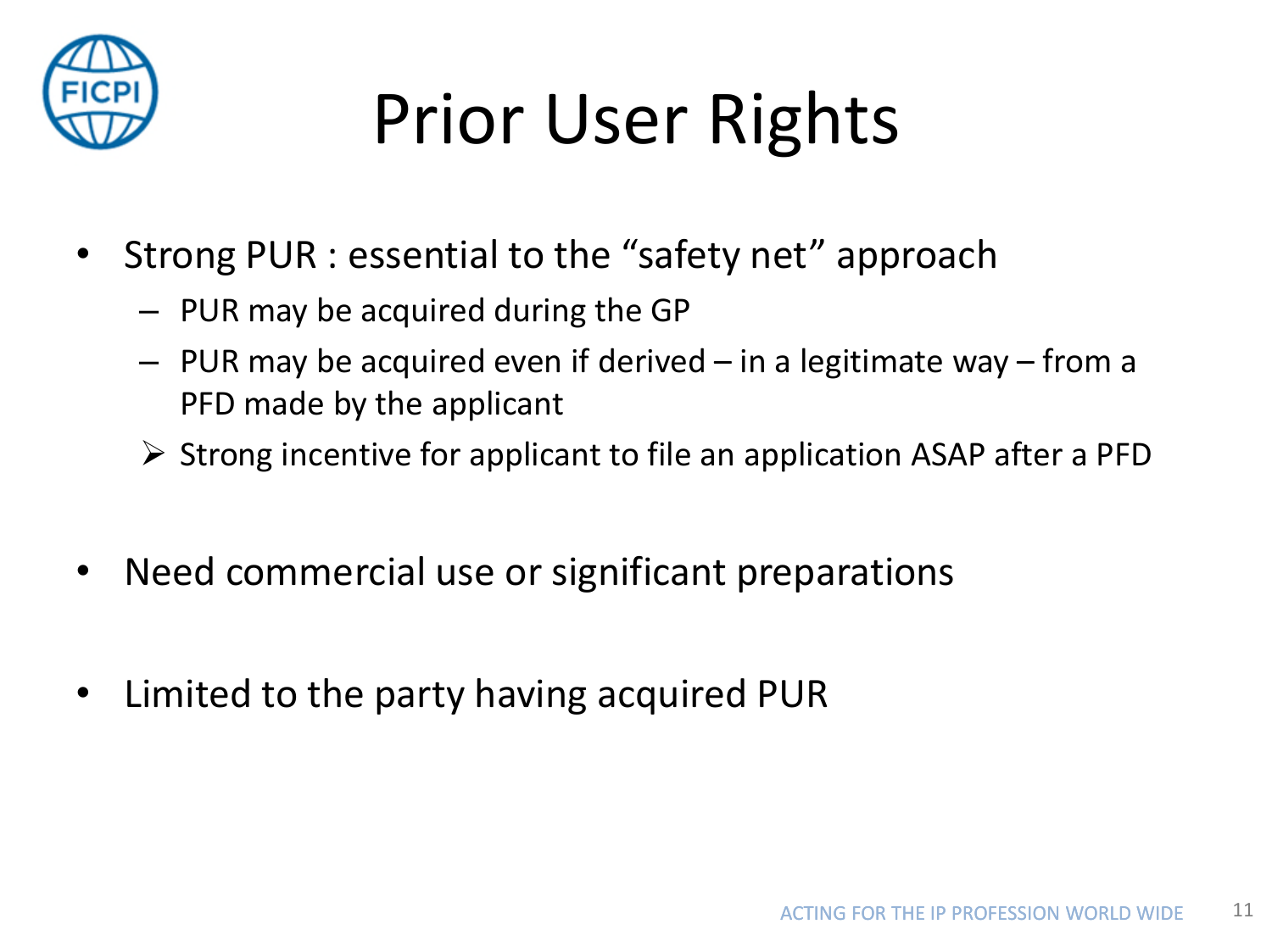#### Conflicting applications Background – early stages and up to Prior Claiming

- In the UK, before 1883, patents were awarded to first to obtain grant
	- Once that patent was granted, a patent for same invention could not be granted to earlier filer
- Prior Claiming was introduced to avoid this situation
	- Prior Claiming acknowledged that both first and second applicants had made inventions over the true prior art and were entitled to a patent, subject to avoiding double patenting (DP)
	- Problem with Prior Claiming : examination of later application could not be concluded until fate of earlier claims is known
- To overcome the problem associated with Prior Claiming, the Whole of Contents Novelty (WCN) approach was adopted for the EPC (1977)
	- WCN required later claims to exclude all subject matter that could be claimed in earlier application
	- This is achieved by deeming earlier disclosure to be part of the prior art and applying a "novelty test"
	- **FESSION WORLD WIDE** – But WCN is not a true test of novelty over "prior art", it is a **test to identify subject matter to be subtracted from later claims**, for avoiding **double patenting**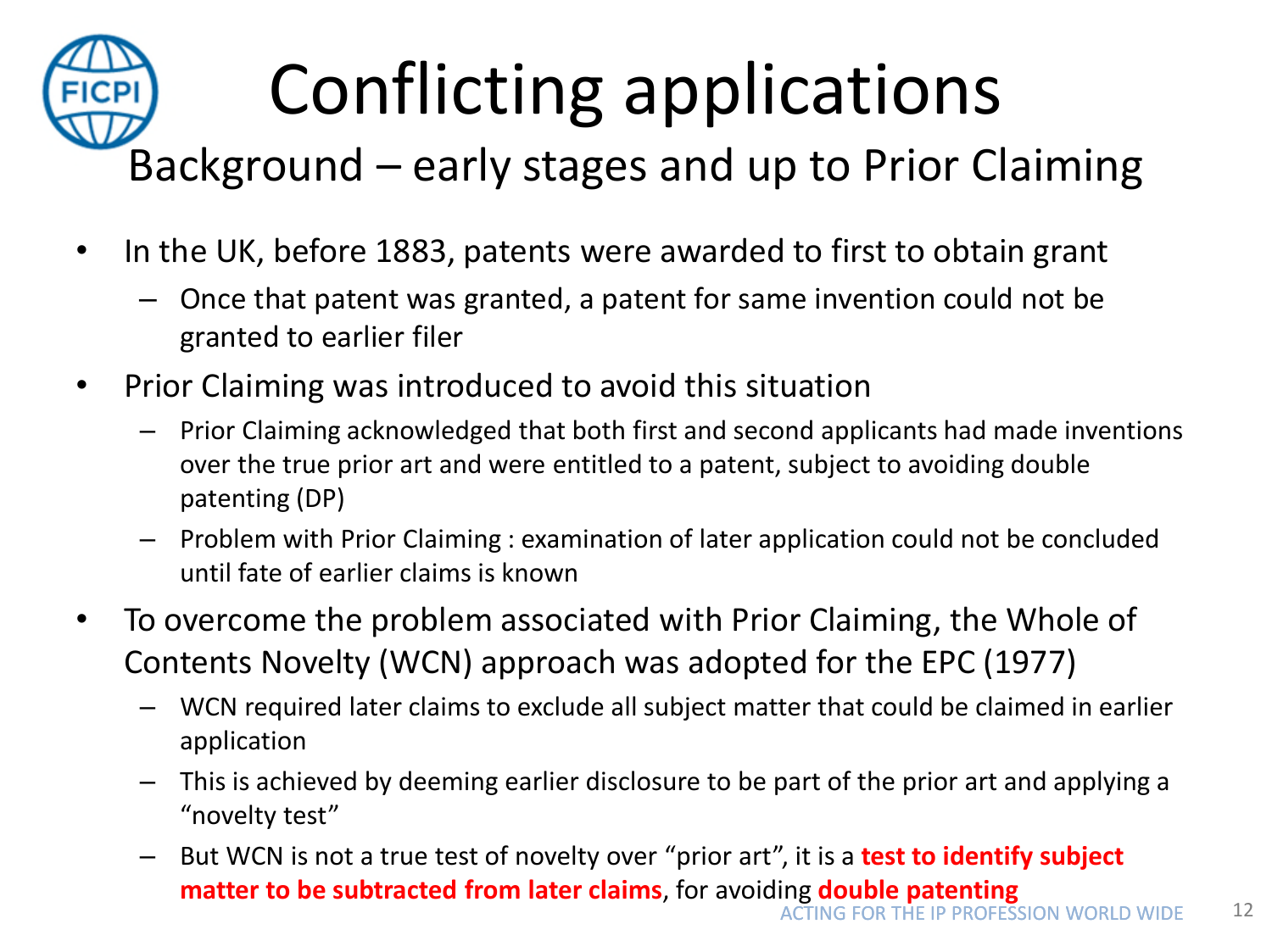

#### Conflicting applications Background – content of « Prior art »

- FICPI also considered fundamental differences between treatment of Conflicting Applications in first to invent (FTI) system relative to first to file (FTF) system : Conflicting Applications are prior art in FTI system but not in FTF system
- In FTF system under WCN : an earlier, conflicting, disclosure is **deemed** to be part of the prior art. The earlier conflicting disclosure is not actual prior art
- EPC Diplomatic Conference :
	- "The problem which Article 52 [54], paragraph 3, sets out to cover does not relate to the assessment of novelty but to a conflict between two applications; it is as such that it should be dealt with."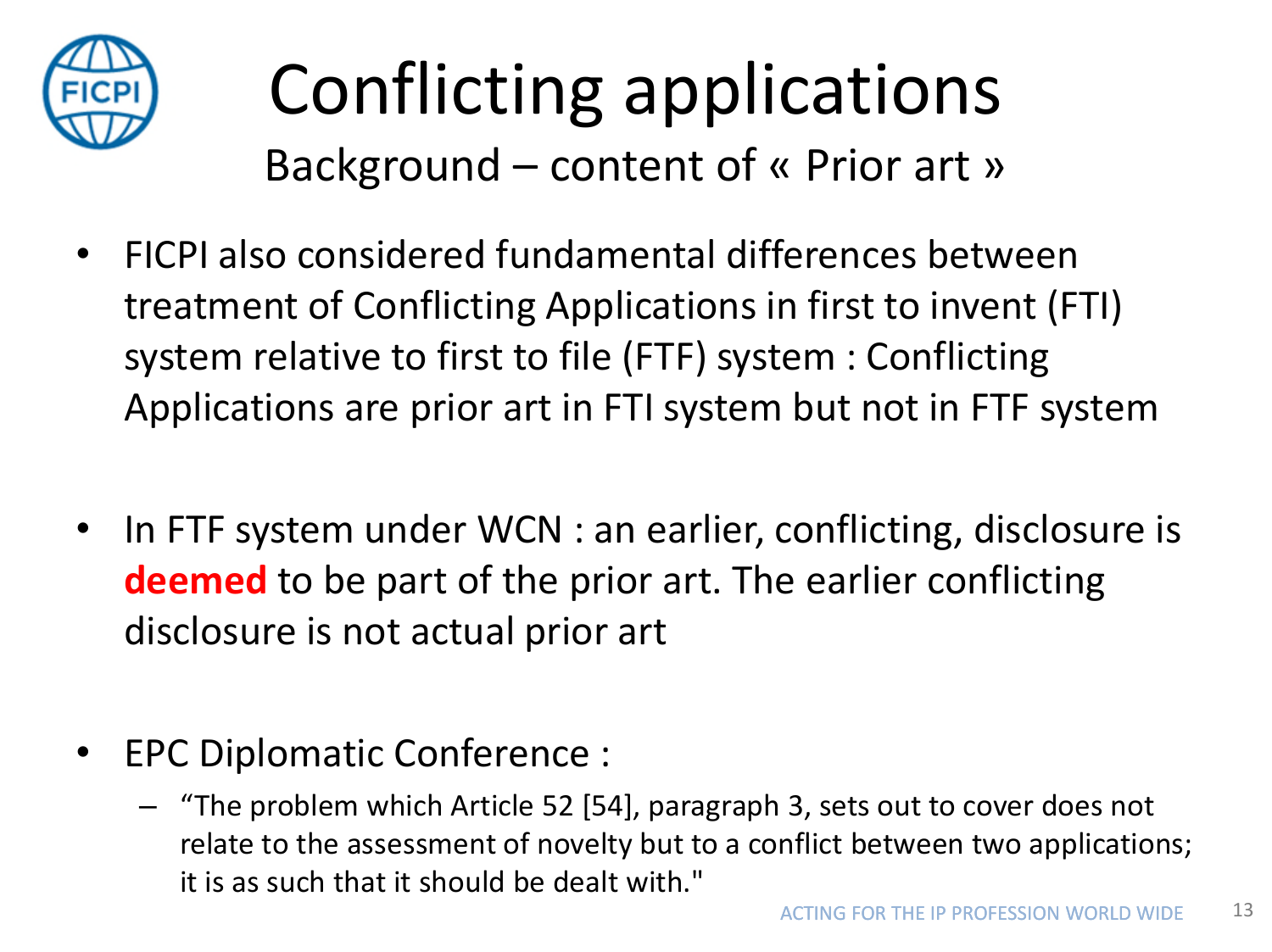

#### Conflicting applications Need for a « distance » ?

- Is there a need for a "distance" or gap (beyond novelty) between first and second applications ?
	- e.g. "go beyond common general knowledge to one of ordinary skill in the technical field"
- Such gap would face issues
	- Which "distance" ? How should it be defined ? A new standard ?
	- in FTF system, no need for any analysis of what second applicant has added or contributed over first applicant – just need to avoid potential DP by subtracting earlier disclosure : with WCN, there is no need for any "gap"
- Preferably there is no "distance" requirement
	- No need in a FTF approach
	- The "gap" would represent subject matter second applicant has enabled, but could not claim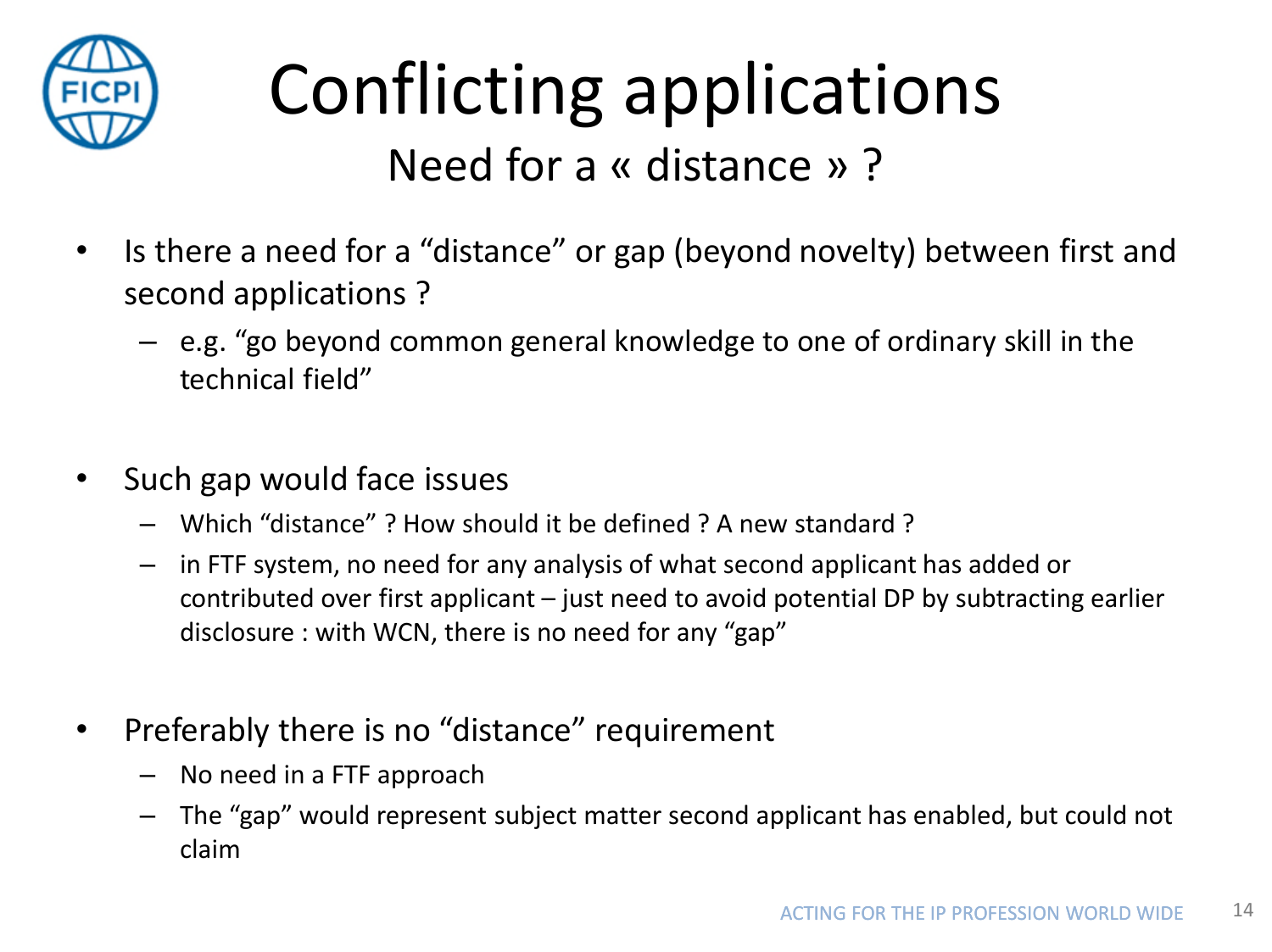

#### Conflicting applications **WCN**

- WCN developed from prior claiming as an improved approach to avoid double patenting
	- Like Prior Claiming, WCN acknowledges that later applicant has made an invention over the prior art and deserves a patent subject to avoiding potential for Double Patenting
	- Contrary to Prior Claiming, WCN is predictable
- Today WCN is the preferred approach in first to file jurisdictions, where it has been implemented for many years now
- This approach is well understood by practitioners world wide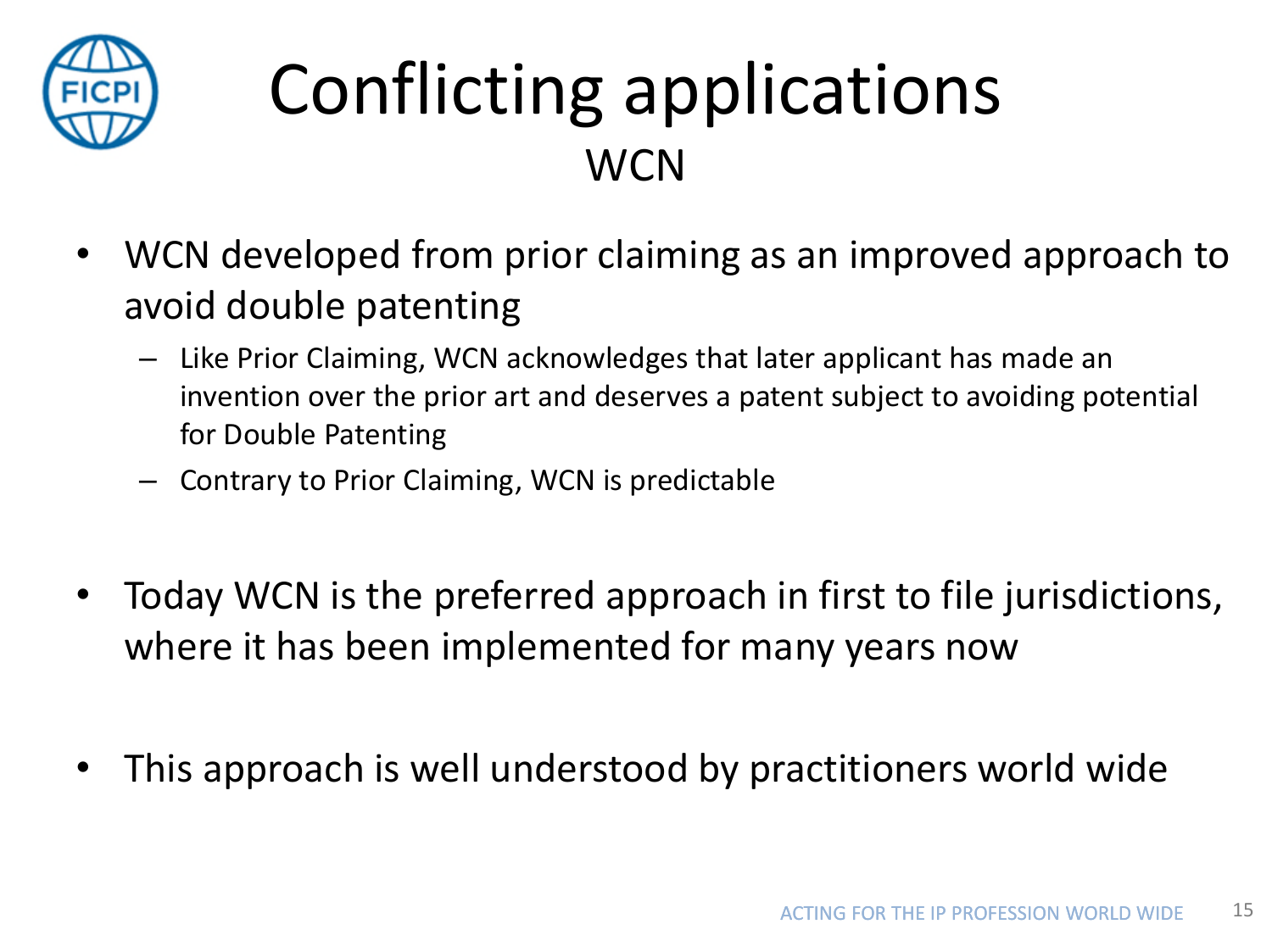

#### Conflicting applications FICPI supports WCN

- Simple and predictable
- Efficiently deals with double patenting between CAs
- A solid system having been tested in practice for some 40 years
- Fully consistent with other components of the Harmonisation package proposed by FICPI (GP, PUR)
- Balances interests of first and second filer
	- equal rights to early and later filers when assessing novelty and inventive step, in relation to actual prior art
- No need for anti-self-collision provisions
	- Same rules apply whether or not the second filer is the same person as the first filer
- No need for special provisions (such as terminal disclaimers ..)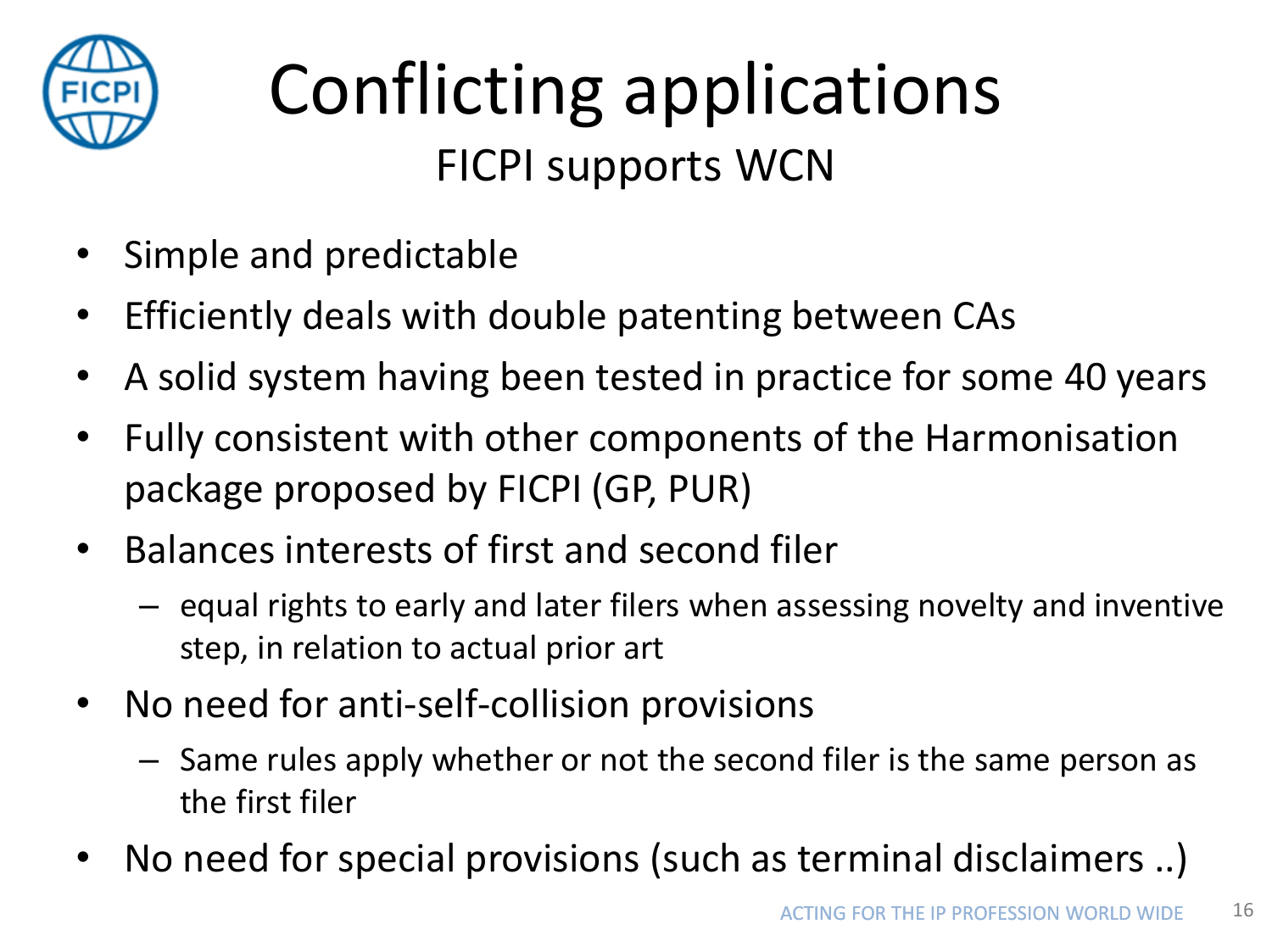

# PCT applications

- WCN aims at avoiding Double patenting
- Earlier filed international patent applications cannot give rise to patents in jurisdictions in which national phase has not been entered
- Accordingly, no sound basis for treating such earlier applications under the whole of contents novelty approach